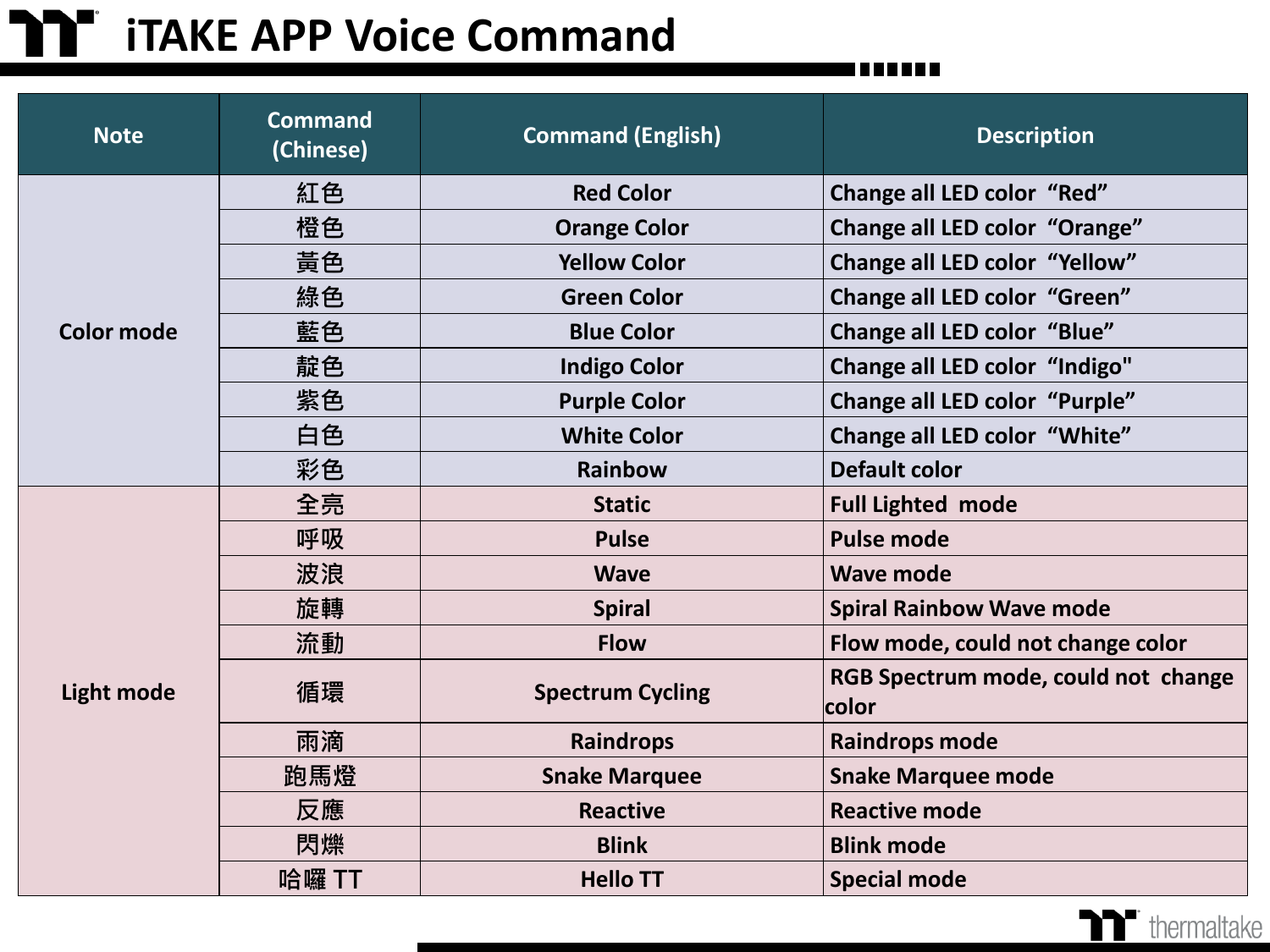m

T E E E E E

| <b>Note</b>        | <b>Command</b><br>(Chinese) | <b>Command (English)</b>              | <b>Description</b>             |  |
|--------------------|-----------------------------|---------------------------------------|--------------------------------|--|
| <b>Light Speed</b> | 速度極快                        | <b>Extreme</b>                        | Light speed "Extreme"          |  |
|                    | 速度快                         | Fast                                  | Light speed "Fast"             |  |
|                    | 速度慢                         | Light speed "Normal"<br><b>Normal</b> |                                |  |
|                    | 速度極慢                        | <b>Slow</b>                           | Light speed "Slow"             |  |
|                    | 快一點                         | <b>Quickly</b>                        | Change the light speed quickly |  |
|                    | 慢一點                         | <b>Slowly</b>                         | Change the light speed slowly  |  |
| <b>Switch</b>      | 關燈                          | <b>Turn Off</b>                       | <b>Turn off all LED light</b>  |  |
|                    | 開燈                          | <b>Turn On</b>                        | <b>Turn on all LED light</b>   |  |
|                    | 結束                          | <b>End</b>                            | Leave voice input              |  |
| <b>Brightness</b>  | 燈光最亮                        | <b>Glaring</b>                        | <b>Brightness 100%</b>         |  |
|                    | 燈光亮                         | <b>Bright</b>                         | <b>Brightness 75%</b>          |  |
|                    | 燈光暗                         | <b>Dim</b>                            | <b>Brightness 50%</b>          |  |
|                    | 燈光最暗                        | <b>Dark</b>                           | <b>Brightness 25%</b>          |  |